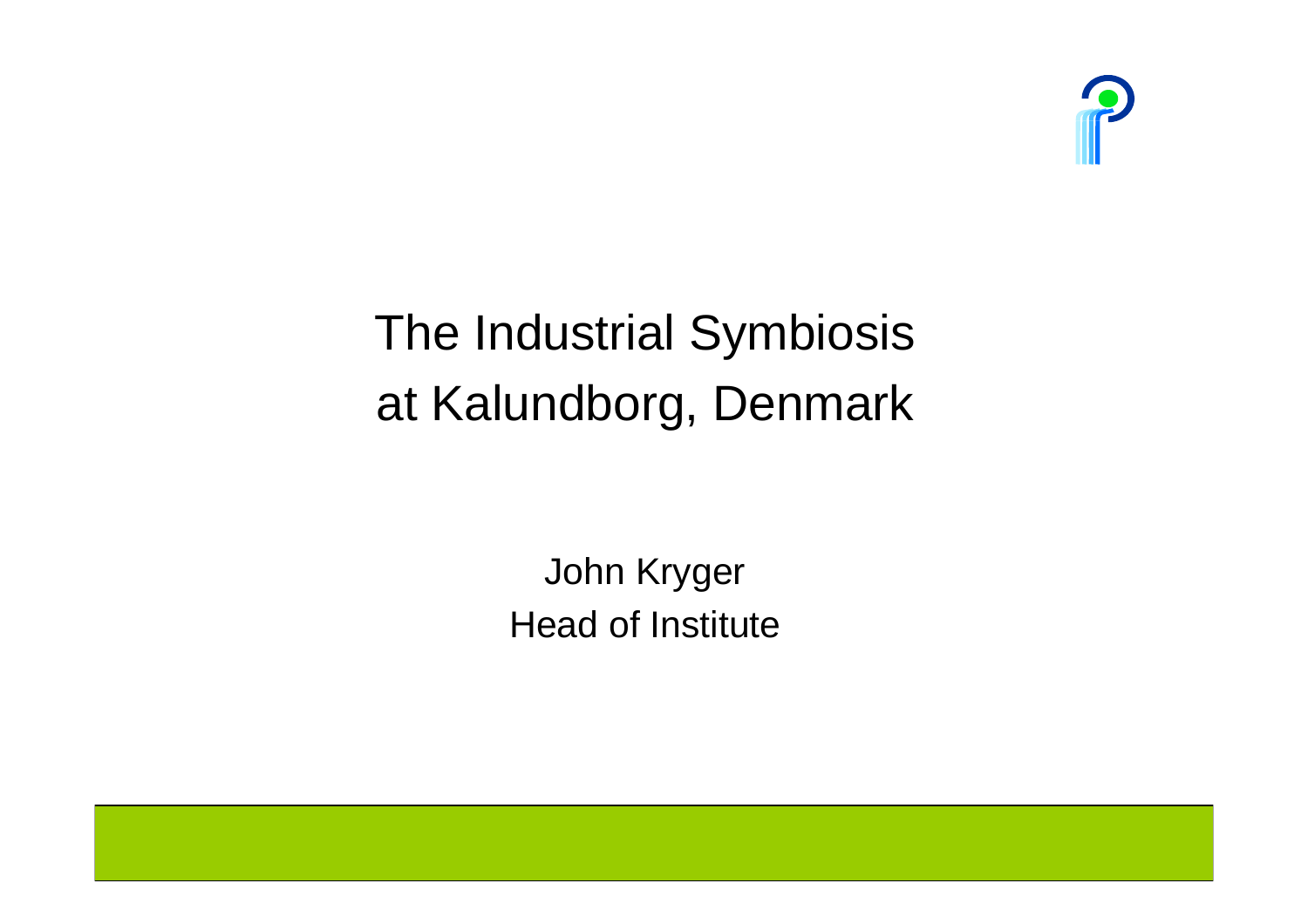### **Kalundborg Symbiosis**



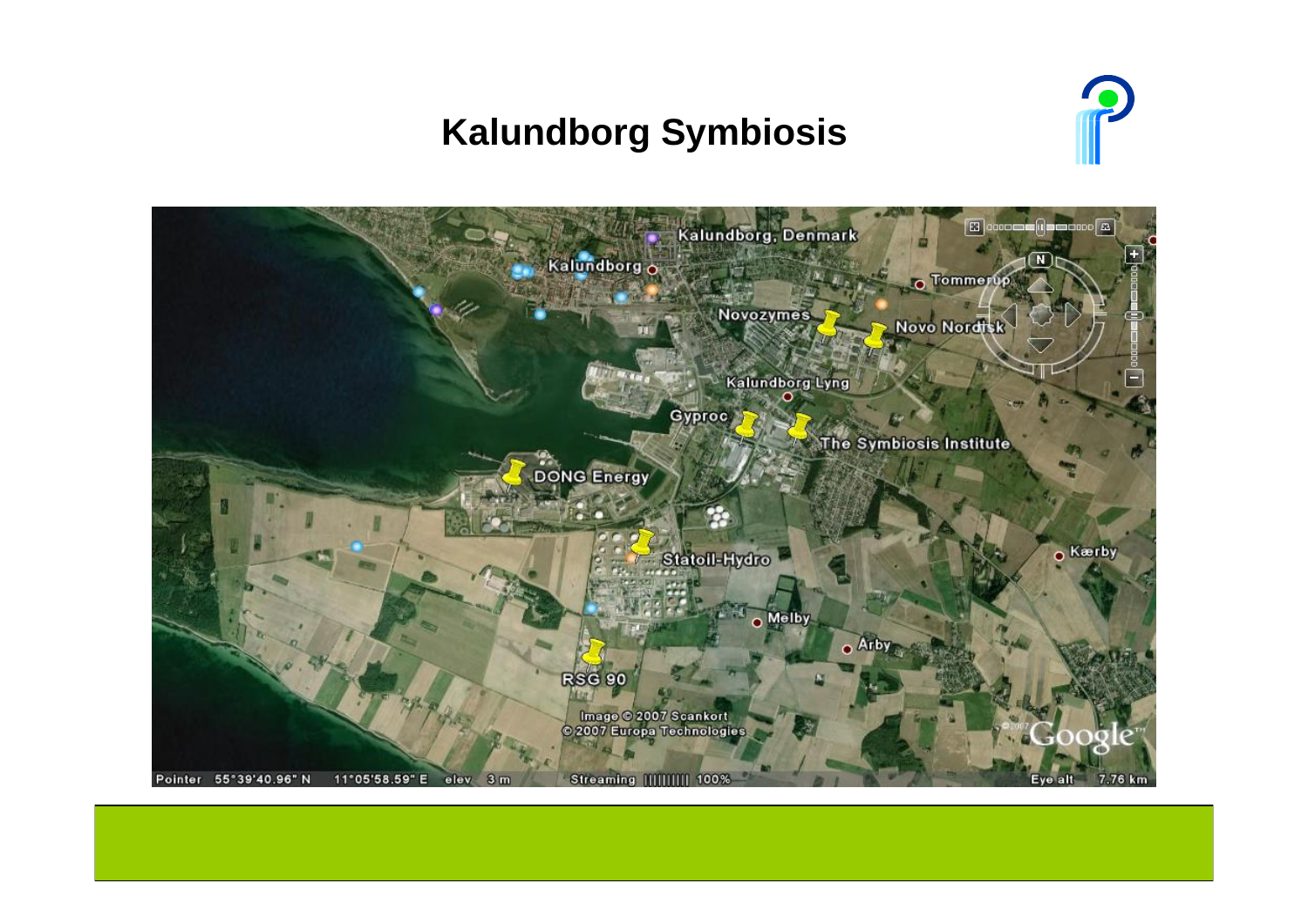## **THE INDUSTRIAL SYMBIOSIS**



**The Industrial Symbiosis at Kalundborg is a resource and environmental network, consisting of twenty-some bilateral, commercial agreements between five industries, two waste handling companies and the utilities department of the municipality.**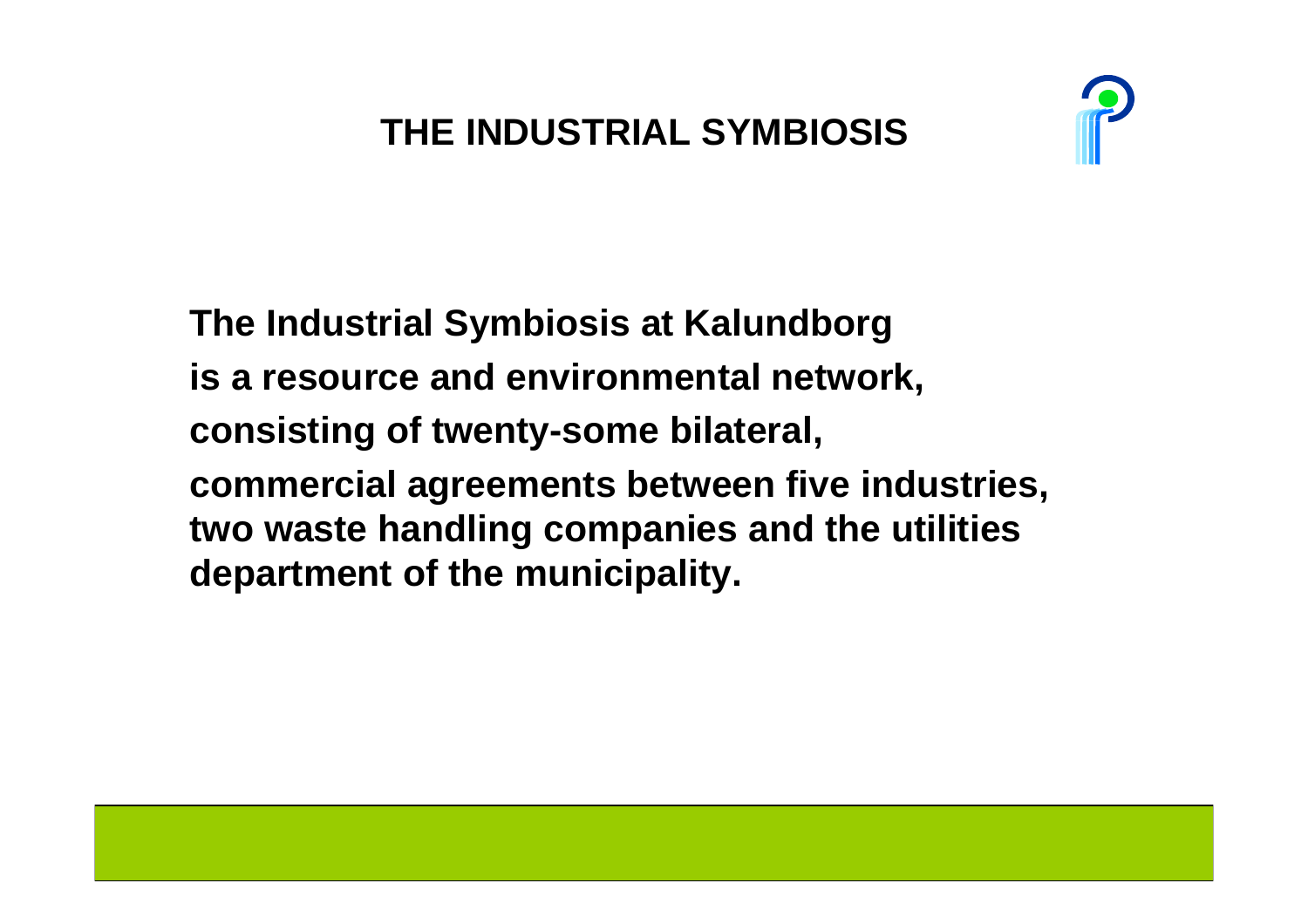### **Industrial Symbiosis**



Industrial Symbiosis was relatively new in the 1960-ties and is common know-ledge to-day.

The systematic use of the Industrial Symbiosis concept as i Kalundborg is still not common practise in other industrial parks. Not in Denmark or world wide.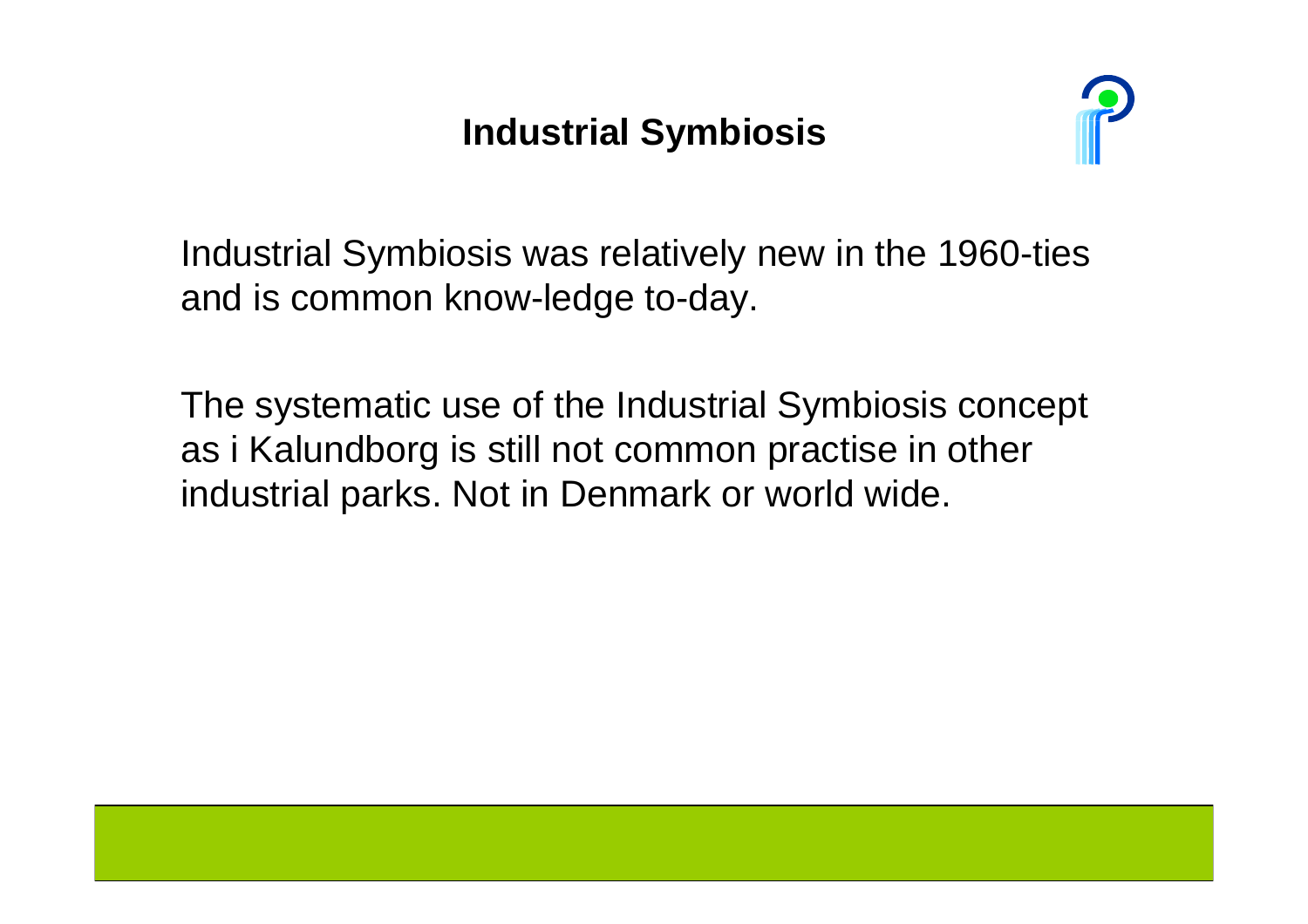# **WHY KALUNDBORG?**



- The industrial potential existed:
	- $\Rightarrow$  Several large industries
	- $\Rightarrow$  Limited physical distances
	- $\Rightarrow$  "A good fit"
- •The economic incentive existed
- •There were no legal barriers
- •The communication was good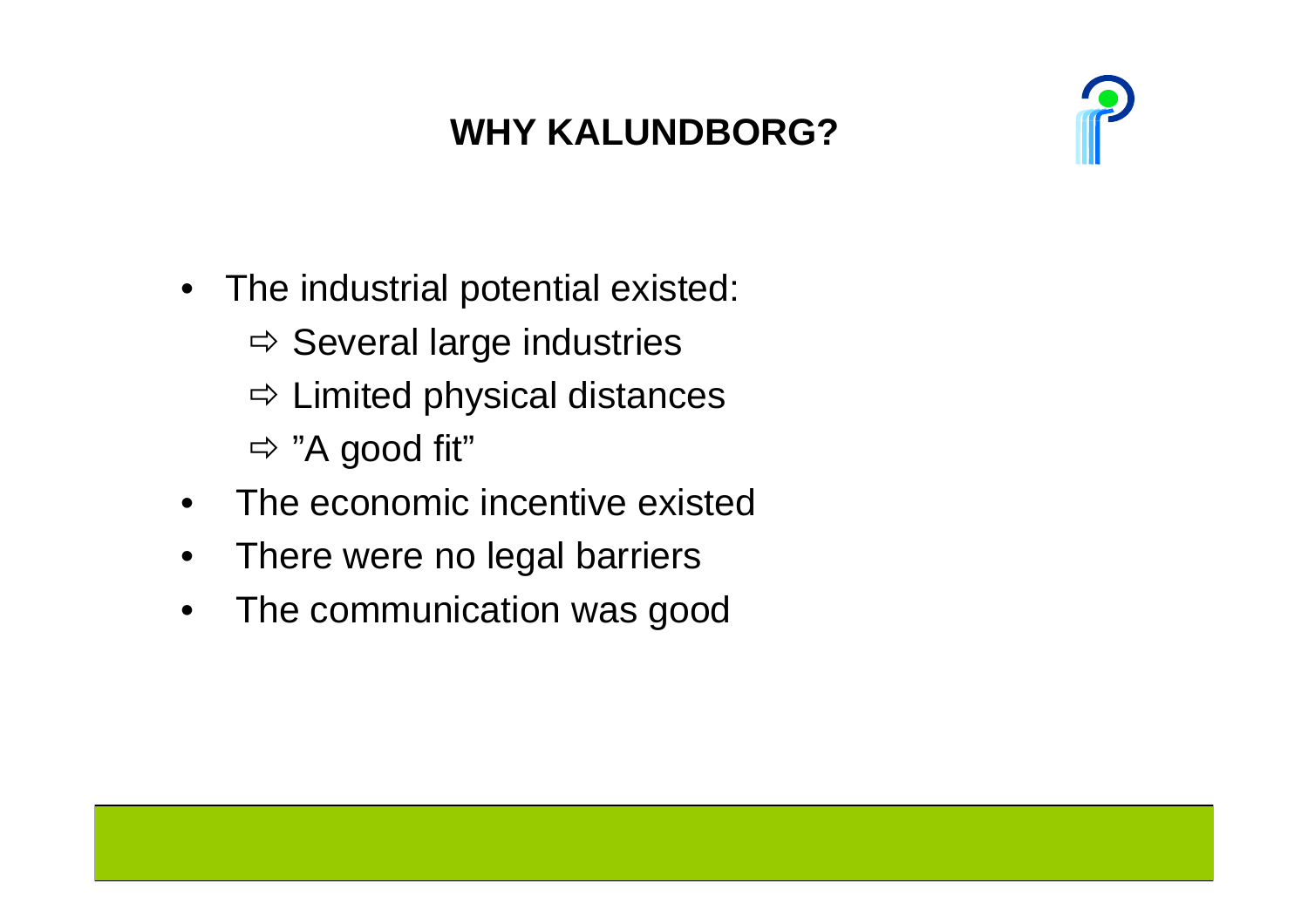# The Members

















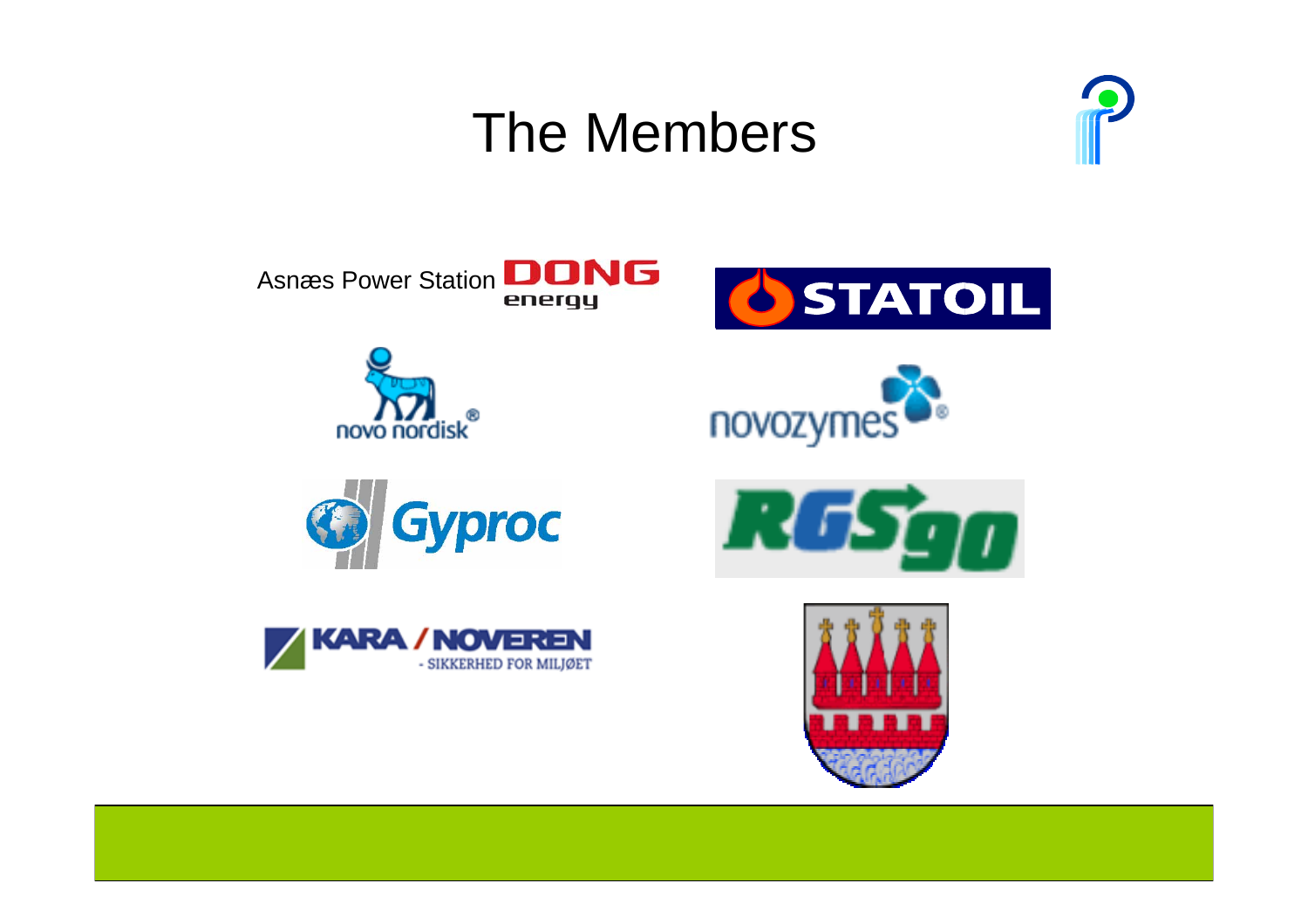## **Symbiosis Activities**



**Three types of projects:**

**Recycling of water: 12 Projects Exchange of energy: 6 Projects Recycling of waste products: 8 Projects**

**+ The Symbiosis Institute**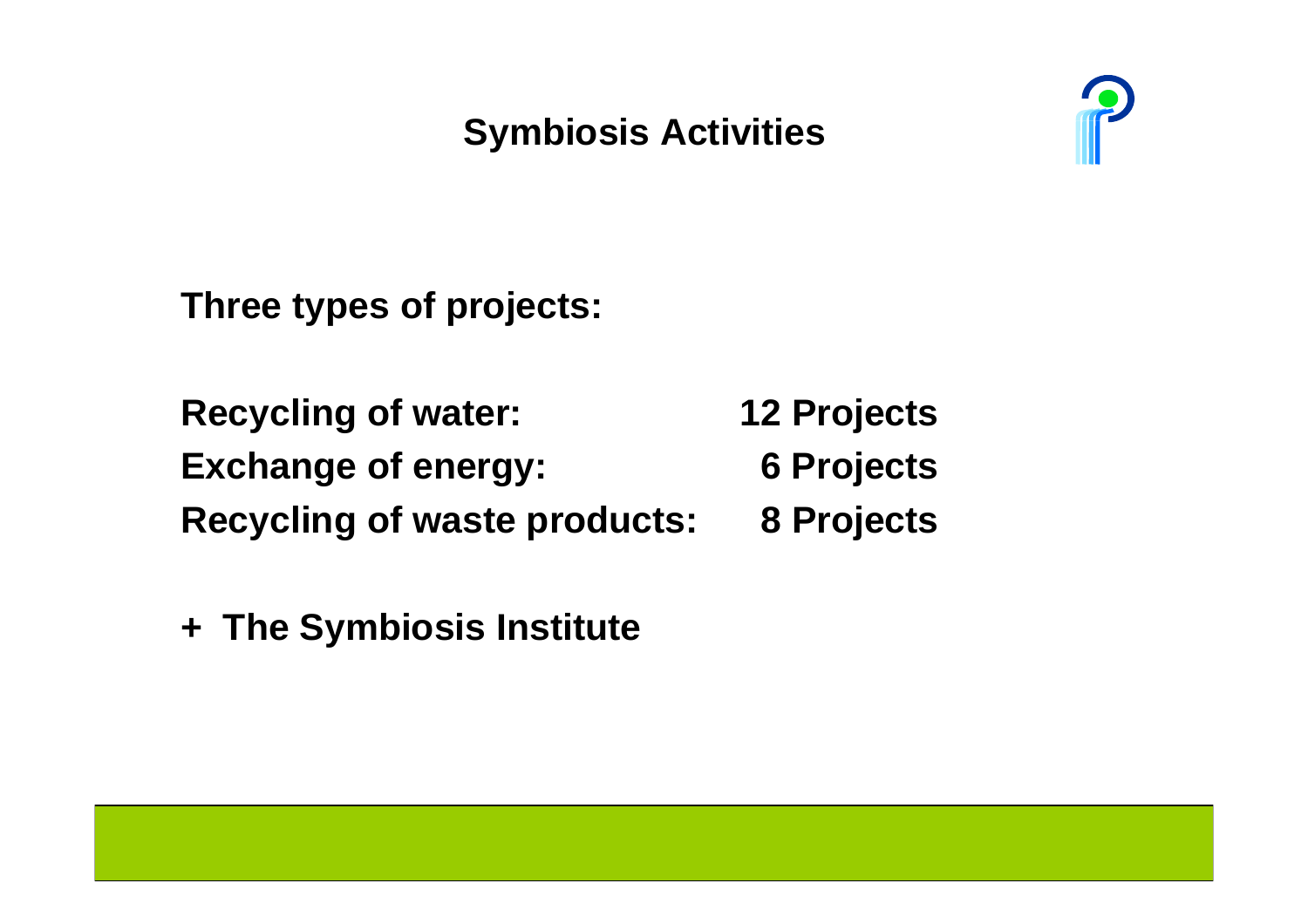#### TOTAL SYMBIOSIS SYSTEM 2007

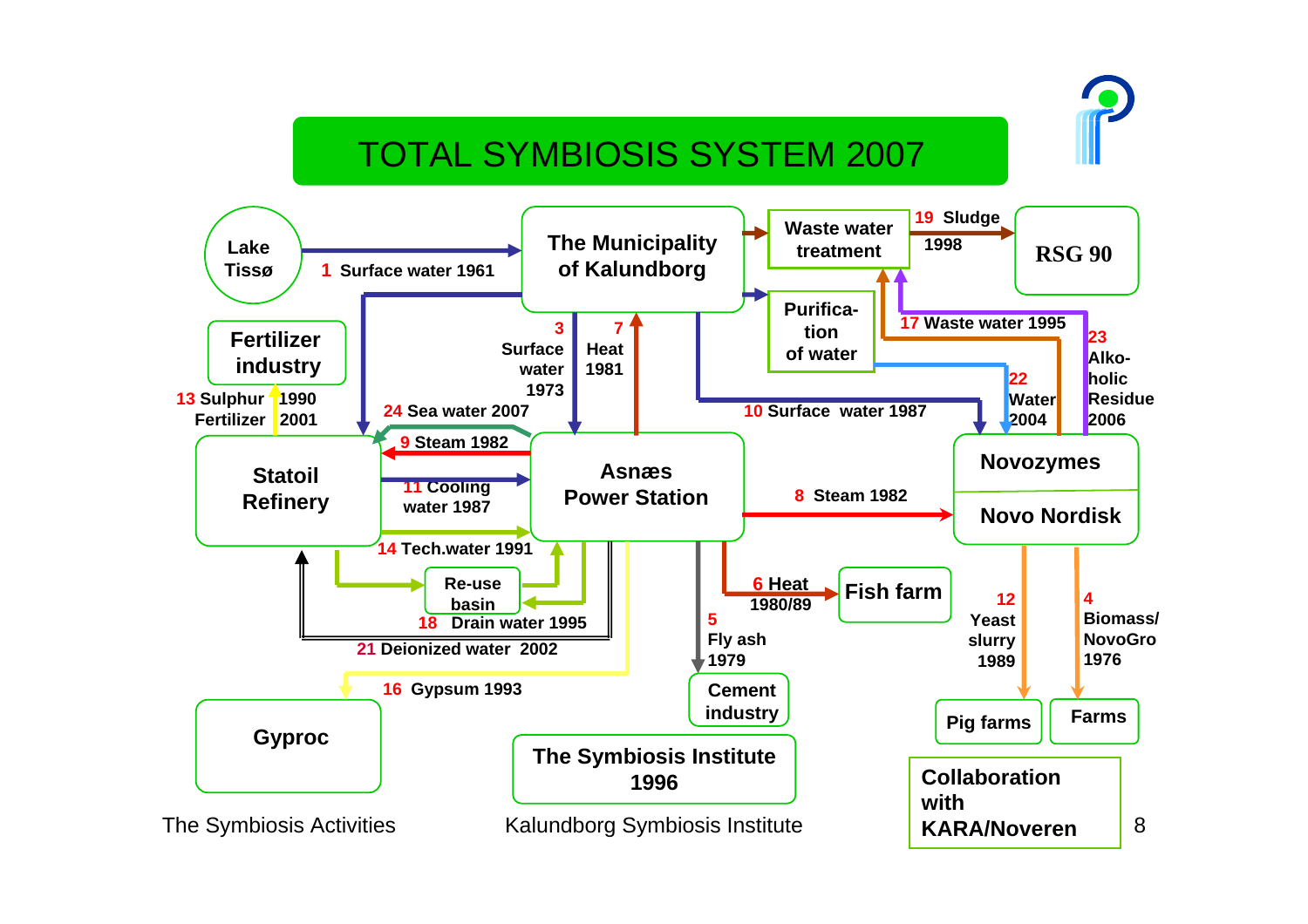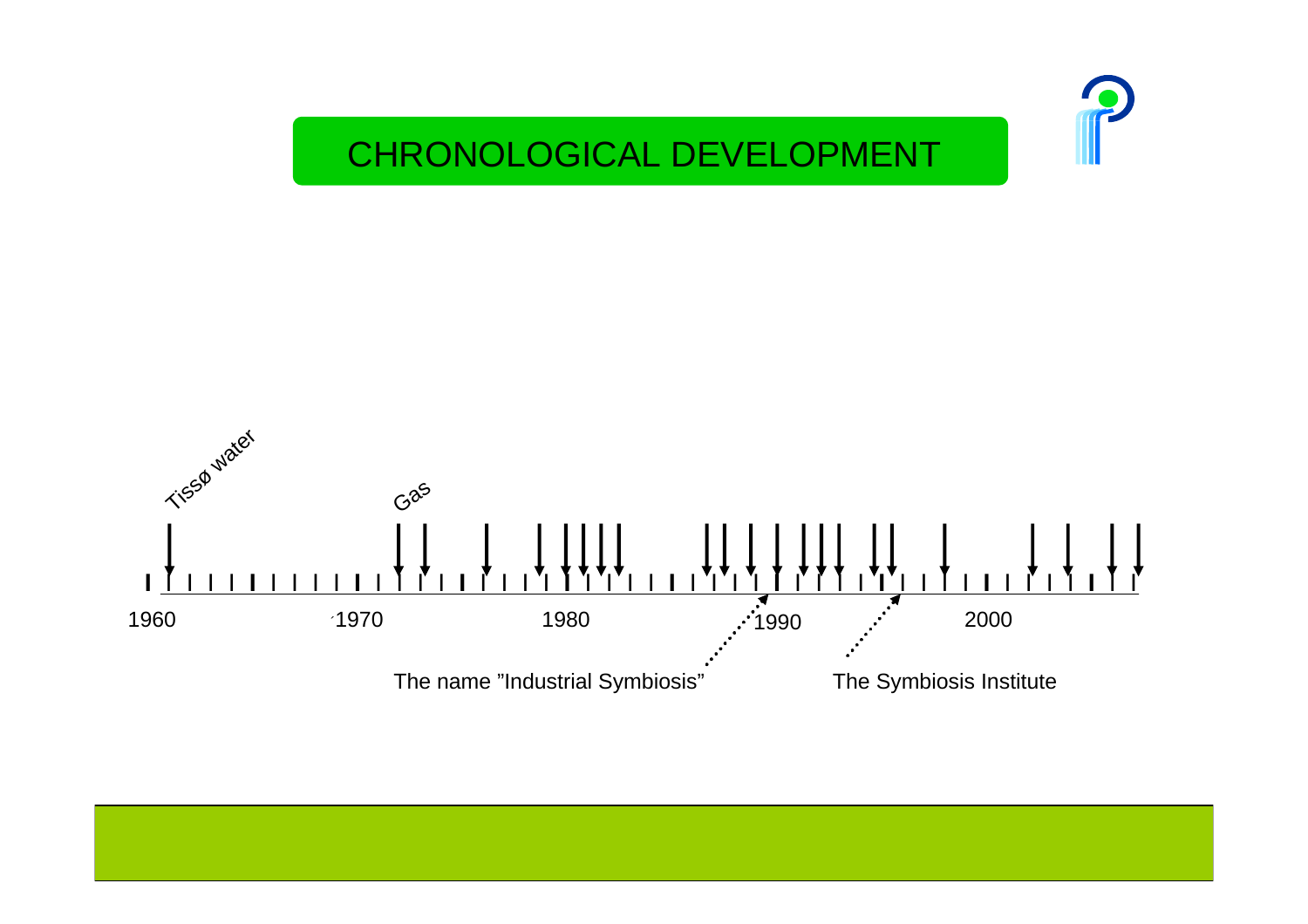## **Industrial Symbiosis**



## **What has been achieved?**

- Environmental aspects
- Economic aspects
- Social aspects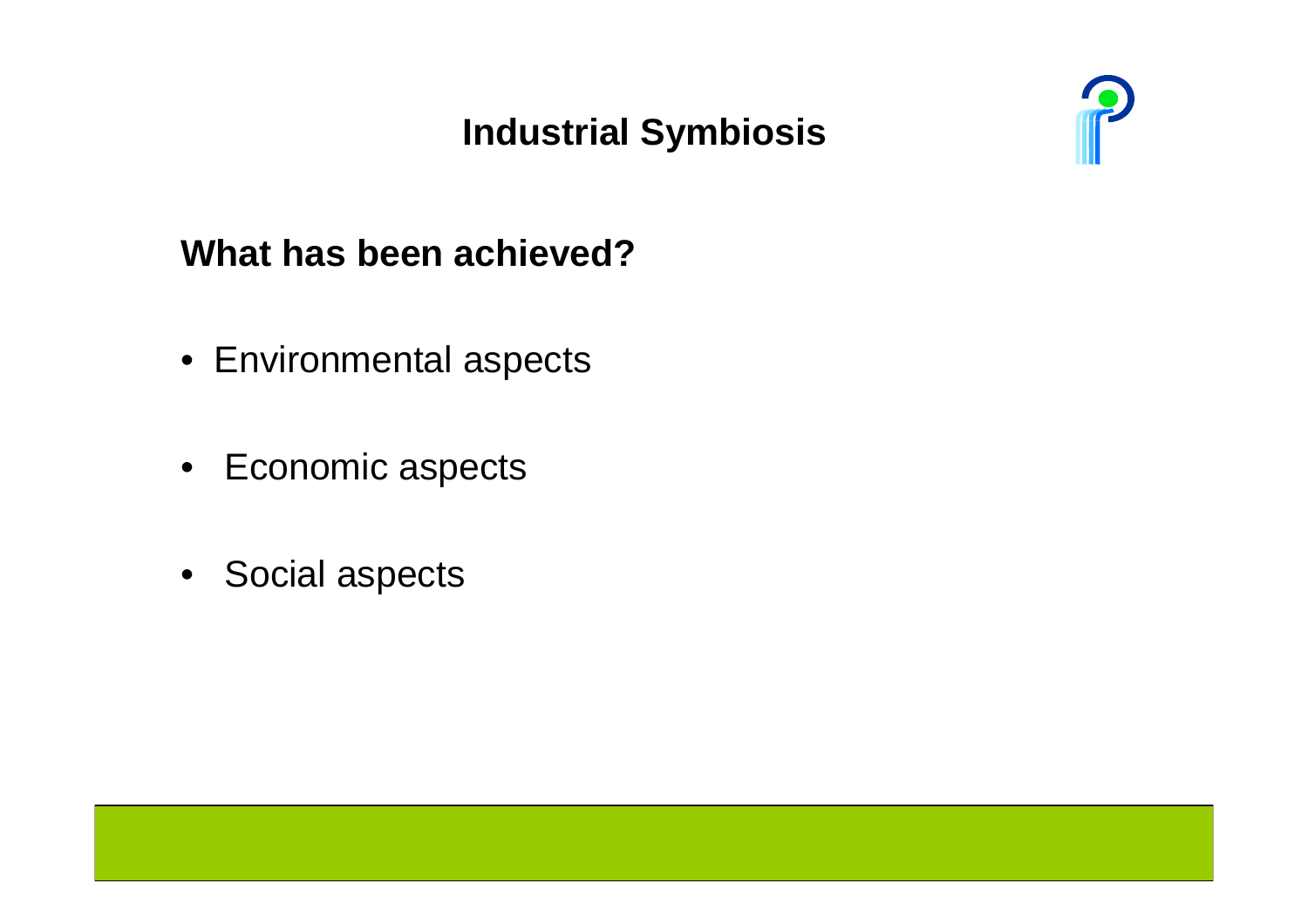### **Environmental aspect**



#### Resource savings.

#### Examples:

- Ground water …………….... 1,9 mill. m3/year
- Surface water ……………… 1,0 mill. m3/year
- Natural gypsum ……………. 200,000 ton/year
- Oil ………………………………20,000 ton/year

Reduction of NOx and SOx emissions. Reductions of COD and BOD emissions.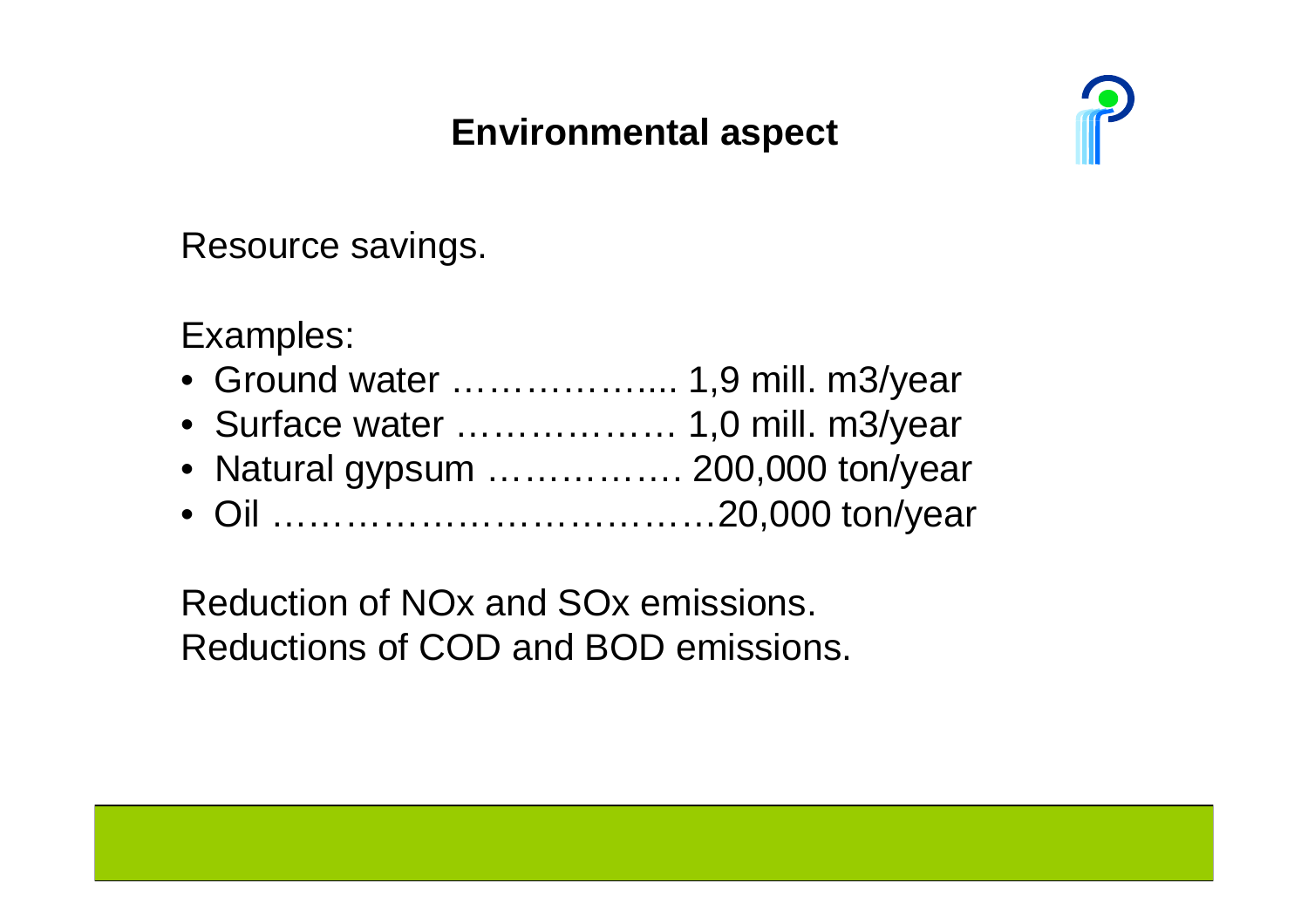### **Environmental aspect**



Future potential savings:

- Additional water savings of > 200.000 m<sup>3</sup> by recycling of steam condensate
- CO<sup>2</sup> reductions through efficient use of energy surplus and increased use of bio-mass as secondary fuel
- $\bullet$ • Involve SME's (non-members) in the symbiosis network – increase energy, waste and rawmaterial efficiency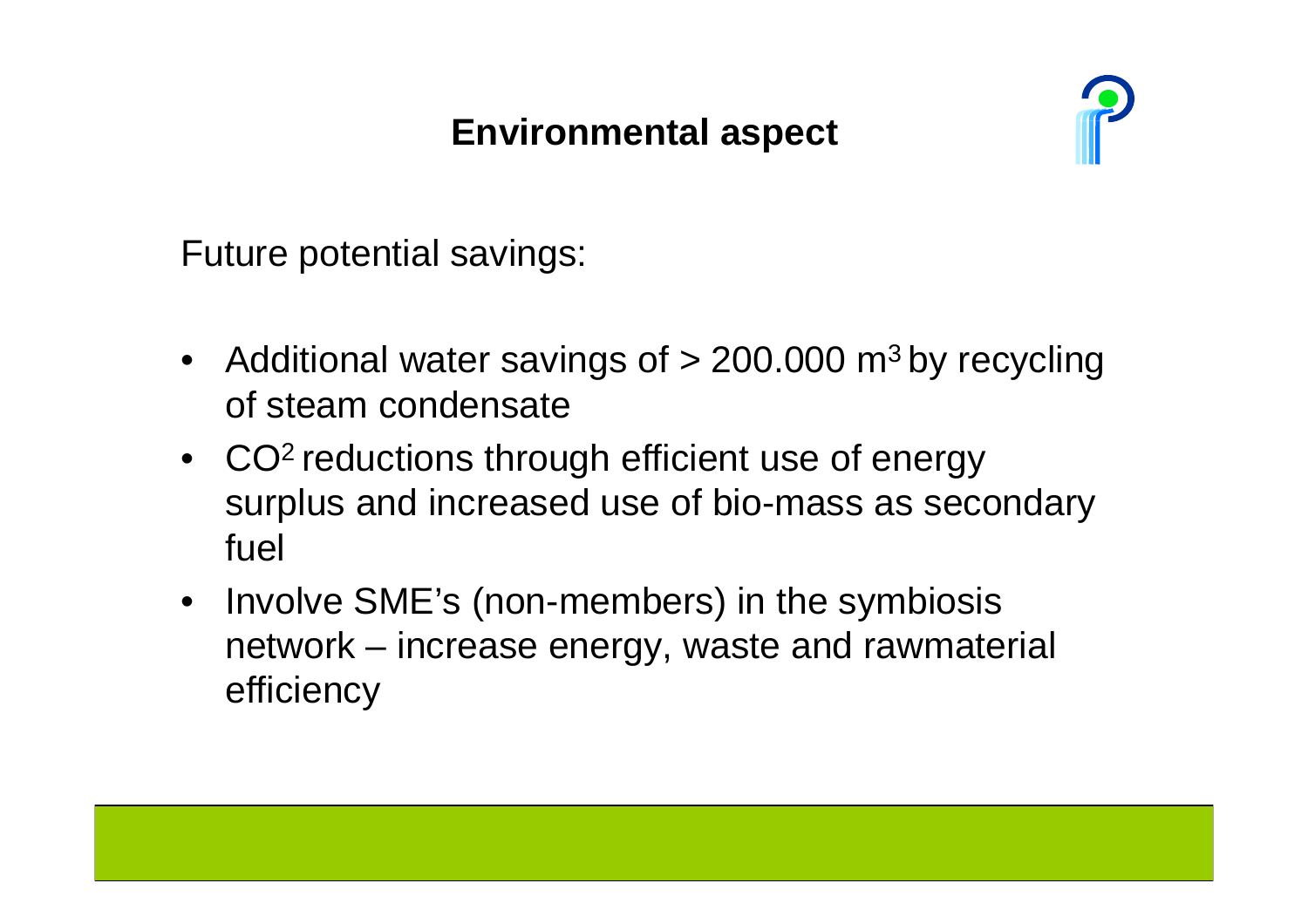#### **Economic aspects**



Economic Results:

Total investments in 18 projects: ~ 75 mio. US\$

Annual savings:  $> 15$  mio. US\$

Total savings until 2000: ~ 180 mio. US\$

The economic results is much better to-day!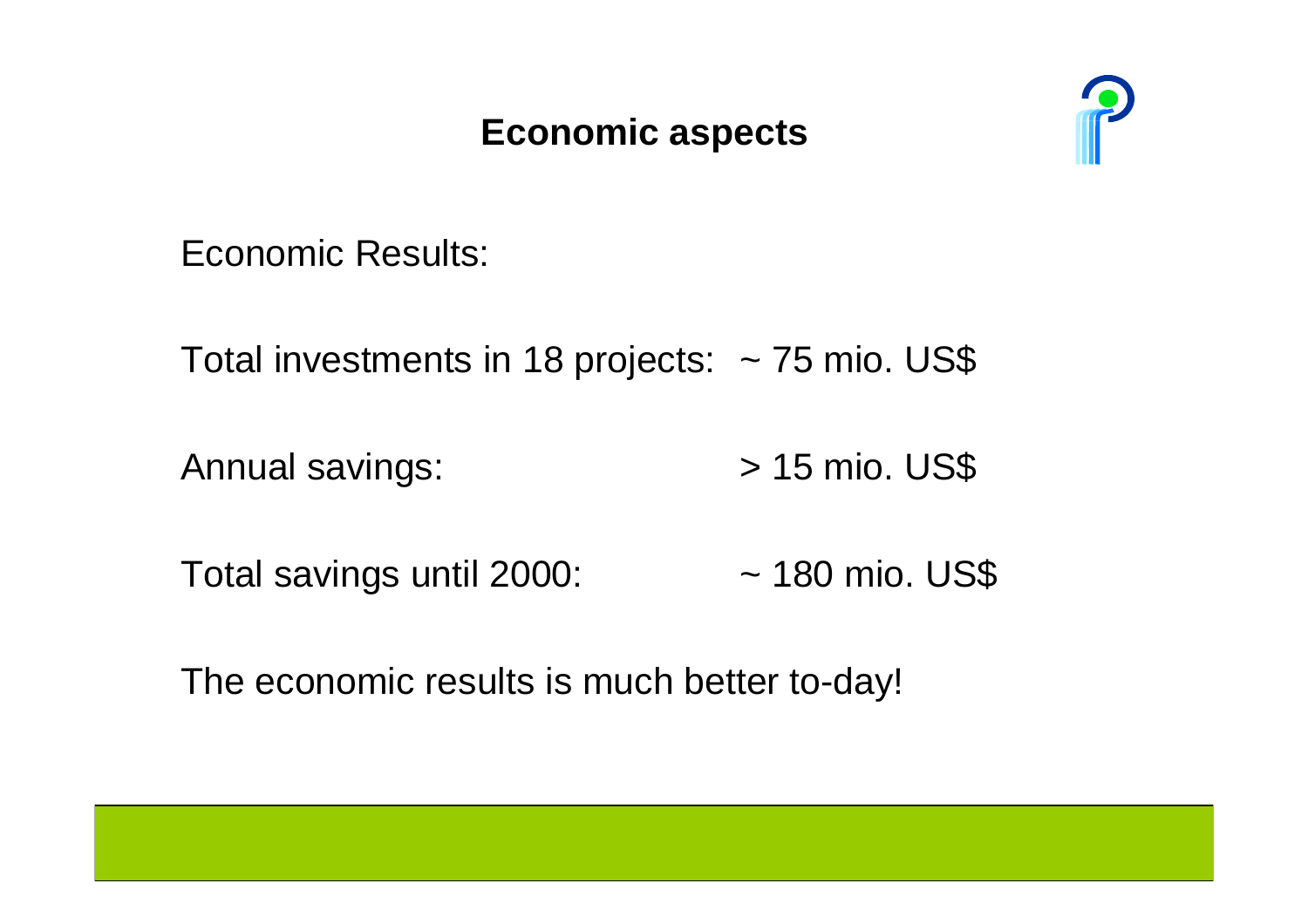#### **Social aspects**



Examples of spin-off effects:

- $\bullet$ Establishing of the Industrial Development Board of the Kalundborg Region
- $\bullet$  Increased collaboration between neighbour municipalities in the region
- $\bullet$ Collaboration in other issues, such as safety, training, human resources
- $\bullet$ Added benefit to establish new production facilities in Kalundborg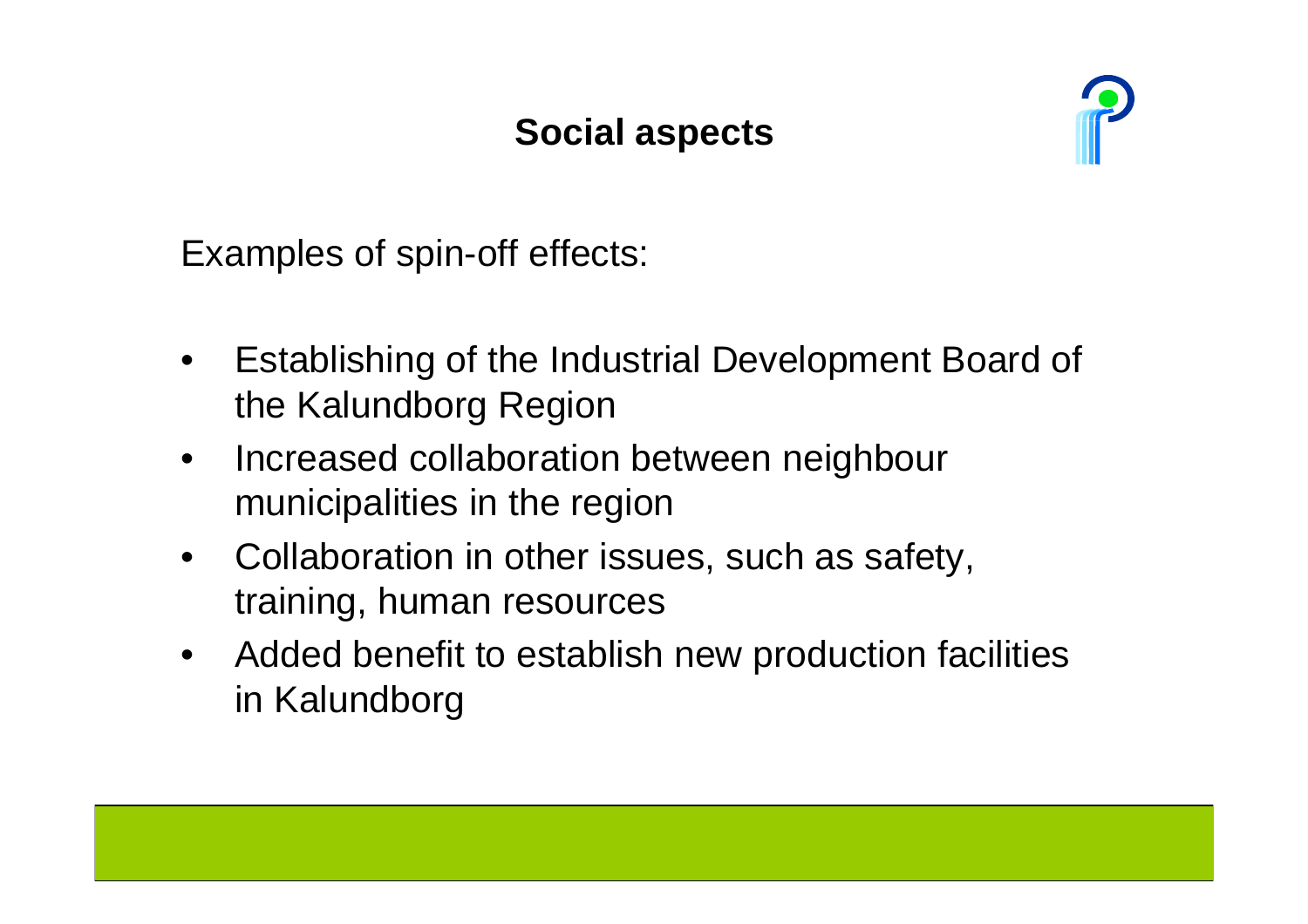## **Long Term Potential**



- •Improve the Kalundborg results
- •Extend the Symbiosis Network to other regions in **Denmark**
- $\bullet$ New innovative symbiosis projects e.g. use of alternative energy sources (biomass – biogas – solar and wind)
- $\bullet$ R&D in new technologies for improved synergy and ZERO waste.
- $\bullet$ Export of experiences and know-how world wide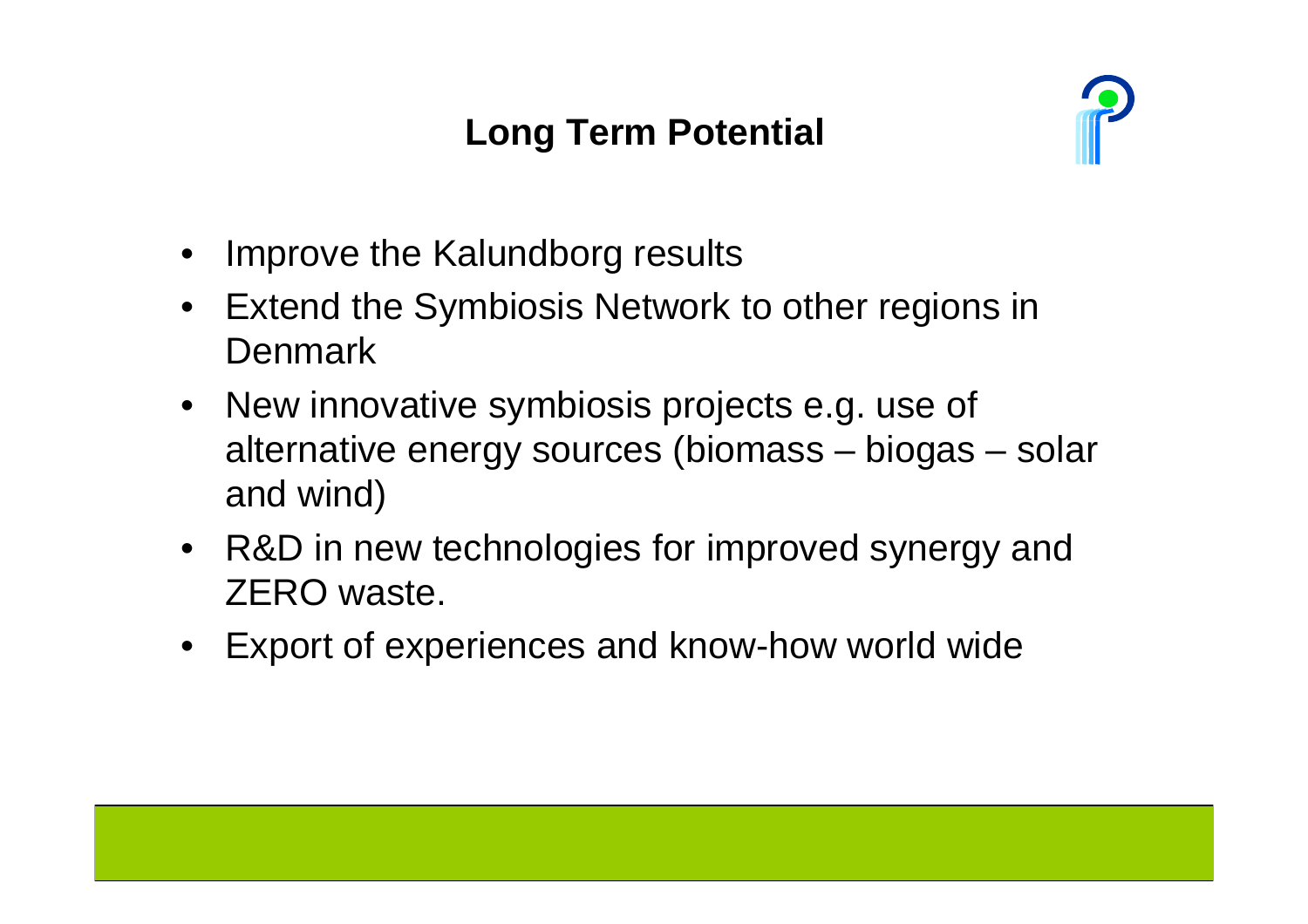

What is needed to implement, successfully, symbiosis among private industries?

- •Awareness
- $\bullet$ **Willingness**
- •**Feasibility**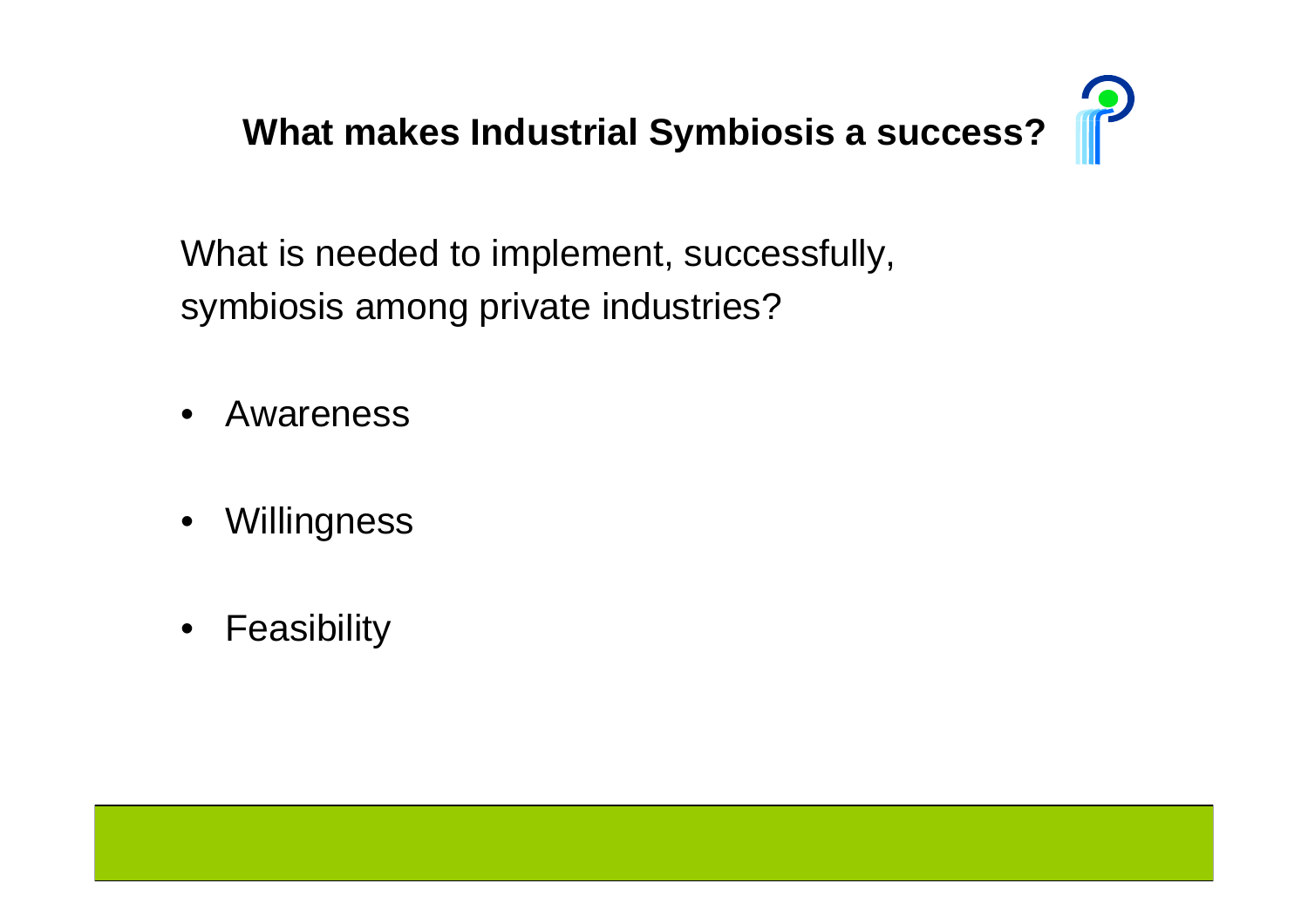#### **Lessons learnt**



Systems makes it possible –

People makes it happen!